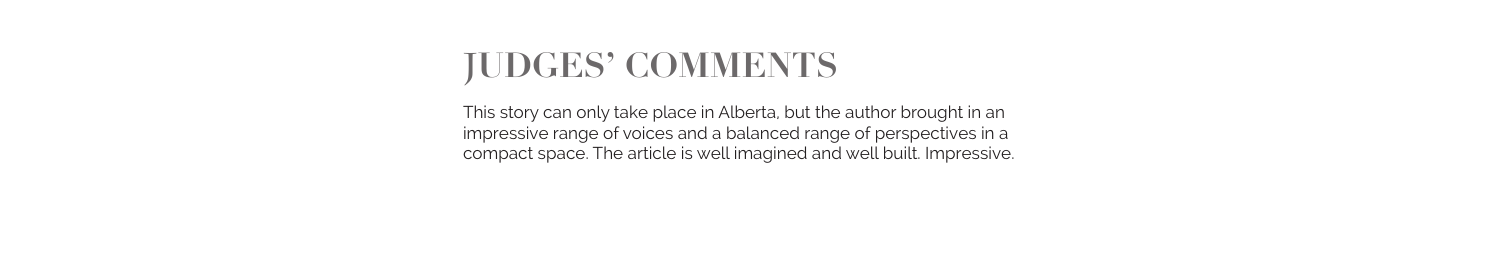On his first visit to the Waterton area in 1865, John ("Kootenai") Brown wrote: "The prairie as far as we could see east, north

and west was one living mass of buffalo. Thousands of head there were, far thicker than ever range cattle grazed the bunch grass of the foothills… None of our party up to this time had ever seen a buffalo."

They were seeing a doomed species. Deliberately and waste fully slaughtered by a new comer people, within barely two decades North America's great bison herds—once totalling more than 30 million—were all but gone. Only empty grasslands and bleached bones remained.



Annual Métis bison hunts, in Brown's day, sometimes filled more than a thousand Red River carts with bison meat. Those

hunts had ended by 1880 for lack of bison. The US Army had overseen the killing of millions of the great beasts; desperate Indigenous people and wasteful colonizers had hunted down the scattered survivors. By 1889 barely 1,200 North American

plains bison remained.

## **Don't FENCE Me In**

Wild bison are coming back to Alberta. Are we ready?

## *By* KEVIN VAN TIGHEM

**No fence in the world will hold bison if a pack of wolves gets on them. And a fence that's permeable to elk, deer, bighorn sheep and moose certainly will not contain bison."** 

colin kure, cattle rancher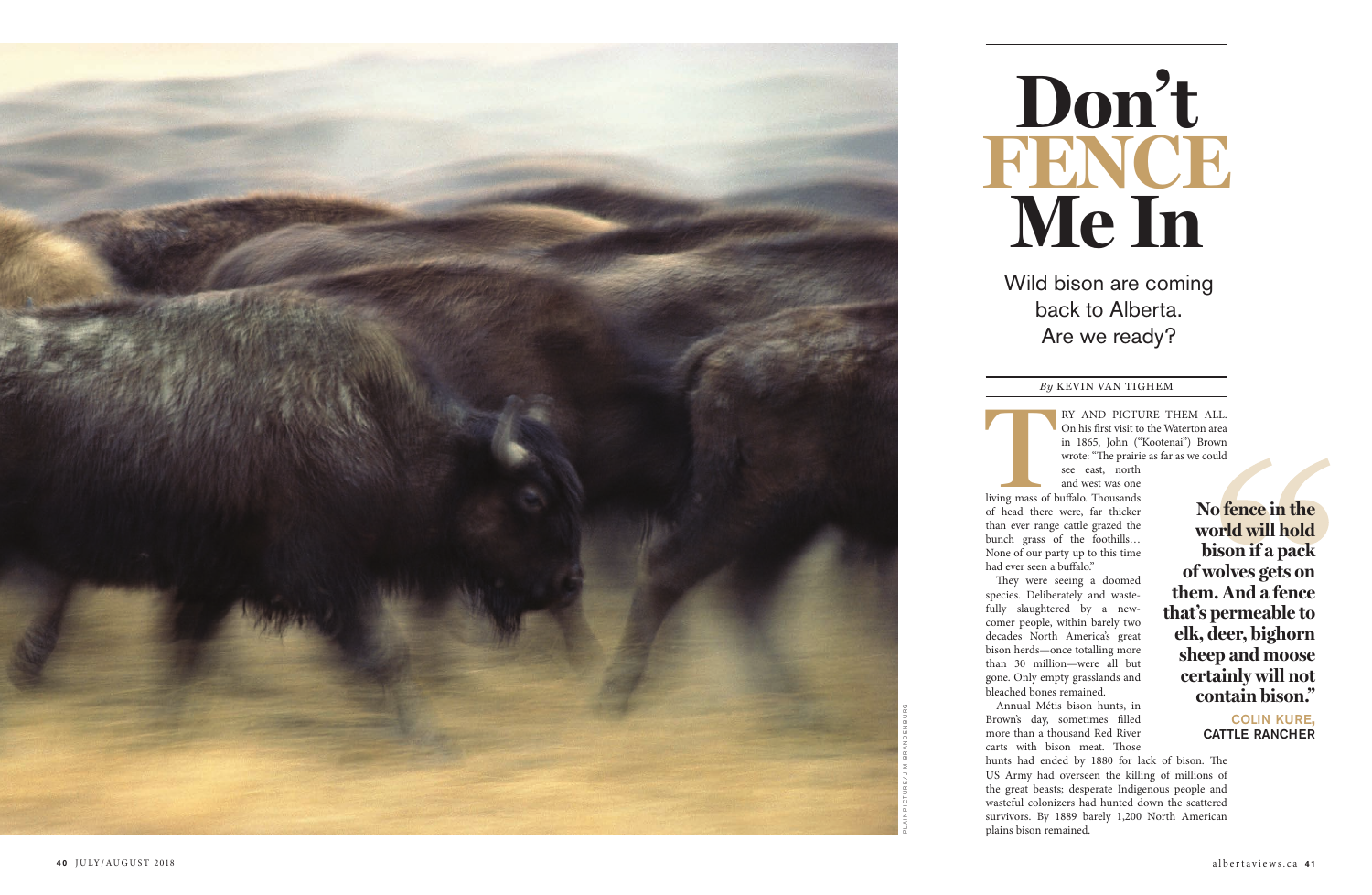that would work in the park's wilderness landscape. Ranchers who raise semi-domesticated bison have found that six-strand barbed-wire fences, especially when buttressed with one or two strands of electric wire, will keep bison confined. It's the other animals that are a problem: those fences stop them too.

The Banff recovery team couldn't come up with a fence that would stop bison but let other animals move freely through their home ranges. Instead, they are counting on a high-tech solution. The eastern escape routes for park bison are fenced with industrystandard fences, but where monitoring has shown that those fences block trails that are important for elk, sheep and other animals, parks staff tie the six strands up into two strips, creating a gap big enough for wildlife to slip through. All the original bison wear radio-collars that send out a warning signal when the bison wander close to those critical fencecrossing locations. When bison are nearby, park biologists unbundle the wire to block the animals until they wander deeper into the park again.

It's a labour-intensive and costly approach, and it will only work as long as the original radio collars work. Parks Canada isn't collaring calves born in the park, so uncollared bison will soon outnumber the original bunch. And critics still point out a big weakness in the fencing plan: rivers draining out of Banff National Park flood every spring. Fences are bound to wash out. Bison will escape eventually.

Still, Hunt suspects that fears about wide-ranging bison may be overblown. "Historically bison were a nomadic species but I think a lot of that was the sheer number of animals. They would deplete a food resource and move on. So right from the get-go, managing herd size has always been a key concept here."

The Panther River experiment is premised on the idea that bison born in Banff to young cows who had their first calves in Banff will consider those high valleys their home ranges. It's the same approach tried successfully in Grasslands National Park a decade ago. Then, by keeping herd size within the capacity of the mountain grasslands to feed them, park staff hope the bison will have little inclination to wander.

How to keep the herd size down? There really is only one answer: hunting. Although wolves hunt them successfully in places such as Wood Buffalo National Park, bison are hard to kill. Wild carnivores usually prefer smaller prey. Hunting—either by Indigenous people or licensed sport hunters or both—will have to play a role.

"There are lots of hunters in the Panther Corners area [downstream from the bison reintroduction area] already," says Hunt. "There's access for horsedrawn wagons. We're hoping there wouldn't be any

Although a few hundred wood bison survived in the far north, the continent's largest land mammal was gone from the plains, foothills and mountains of what would become the province of Alberta. Soon even the bleached skulls and bones vanished, gathered up by settlers and sold for fertilizer.

> OLIN KURE WOULD LIKE THAT<br>situation to continue. Kure ranches<br>cattle near Rocky Mountain House<br>and is active in the Alberta Fish and<br>Game Association. He speaks for<br>both the ranching community and<br>many hunters in protestin situation to continue. Kure ranches cattle near Rocky Mountain House and is active in the Alberta Fish and Game Association. He speaks for both the ranching community and

To the Indigenous people of this place, the empty plains and forests were a silent horror. Their cultures, languages, spiritual traditions and livelihood were all, to varying degrees, tied up in those massive beasts. Losing the bison was like having their very souls torn out. But Canada's first prime minister, John A.

Macdonald, thought it a very good thing. "I am not at all sorry," he said to Canada's House of Commons in faraway Ottawa. "So long as there was a hope that bison would come into the country, there was no means of inducing the Indians to settle down on their reserves."

Alberta became a province at a time when wild nature was considered a godless waste awaiting the plows of immigrant farmers to bring it to its Godintended use. Alberta's natural ecosystems were simply raw material for future commerce. The people whose identity resided in the land and its bison were in the way.

With the bison gone, those people retreated to Indian reserves to live as paupers. Bison range got turned upside down and planted to wheat. Much of it was fenced and filled with domestic cattle. When hungry wolves and bears had to shift from wild prey to domestic meat too, the newcomers put out strychnine baits. Ravens and eagles fed at the poison baits and the skies grew emptier. Insects and amphibians that had lived in bison wallows and dung became rare; some, like the Rocky Mountain locust, went extinct. The prairie wind hissed with the hollow lament of ghosts.

Everything had changed. Now, however, the bison are coming back. Everything may be about to change again.

IT COULD BE ARGUED THAT BISON HAVE been back for a while. Starting with a small herd that the Canadian government bought from Montana rancher Michel Pablo and installed between 1907 and 1912 in Elk Island National Park and just south of Wainwright, the number of fenced-in bison in Alberta grew steadily through the 20th century. The Wainwright Buffalo Park was closed in 1939 but Elk

Island has since become the world's most important bison conservation facility. Commercial herds have also grown to feed a growing demand among consumers for high-quality meat. Many of Canada's more than 120,000 captive bison are now raised on Alberta ranches.

But as Lethbridge-area bison rancher Cody Spencer points out, commercial bison contribute little to either ecosystem health or Indigenous cultural renewal; they are simply livestock. Spencer feels there is both room and a real need in Alberta for wild bison too. Alberta's regulatory regime, unfortunately, doesn't allow that. With the exception of two small herds—one in the Hay–Zama Lakes region on the Northwest Territories boundary and another south of Wood Buffalo National Park bison are conspicuously absent from the province's wildlife regulations and its formal listings of species at risk. In Alberta, unlike other provinces and territories, wild bison can't officially exist.

many hunters in protesting the recent reintroduction of wild bison to Banff National Park. Parks Canada brought 10 bison cows and six bulls to the park's remote Panther River valley in 2016 and put them into a fenced pasture where, the following spring, the cows gave birth to the first calves of what will soon be a free-ranging herd. Parks Canada plans to turn the bison loose in 2018, with strategically placed fences to keep them from heading east into the foothills where Kure and other ranchers pasture their cattle.

Ranchers worry that government fences won't stop those bison. They expect the big animals to become a costly problem: competing with domestic livestock for forage, breaking down ranch fences and spreading disease. Some hunters fear that bison could displace valued big-game animals such as bighorn sheep and elk from long-treasured hunting grounds, including the Ya Ha Tinda grasslands along the upper Red Deer River.

"There isn't a fence in the world that will hold bison if a pack of wolves gets on them. And a fence that's permeable to elk, deer, bighorn sheep and moose certainly will not contain bison… Those animals will move," Kure wrote in a letter meant to mobilize public opposition to the plan.

Bill Hunt is Banff National Park's resource conservation manager responsible for the bison restoration initiative. He respects Kure's concerns. His staff spent two years trying to perfect a fencing design

**Albertans are able to coexist with elk. We know how to manage the issues. Why would bison be any different? Agricultural conflicts may be less than feared."**

cody spencer bison rancher



*Top: Trucks transporting 16 bison drive from Elk Island National Park to Banff National Park, some 400 km away. Middle: The 2017 Panther Valley reintroduction marked the first time wild bison had been seen in Banff since 1885. Bottom: One of 10 calves born in the spring of 2017.*

TOP TO BOTTOM: JOHANE JANELLE/PARKS CANADA: DAN RAFLA/PARKS CANADA: KARSTEN HEUER/PARKS CANADA